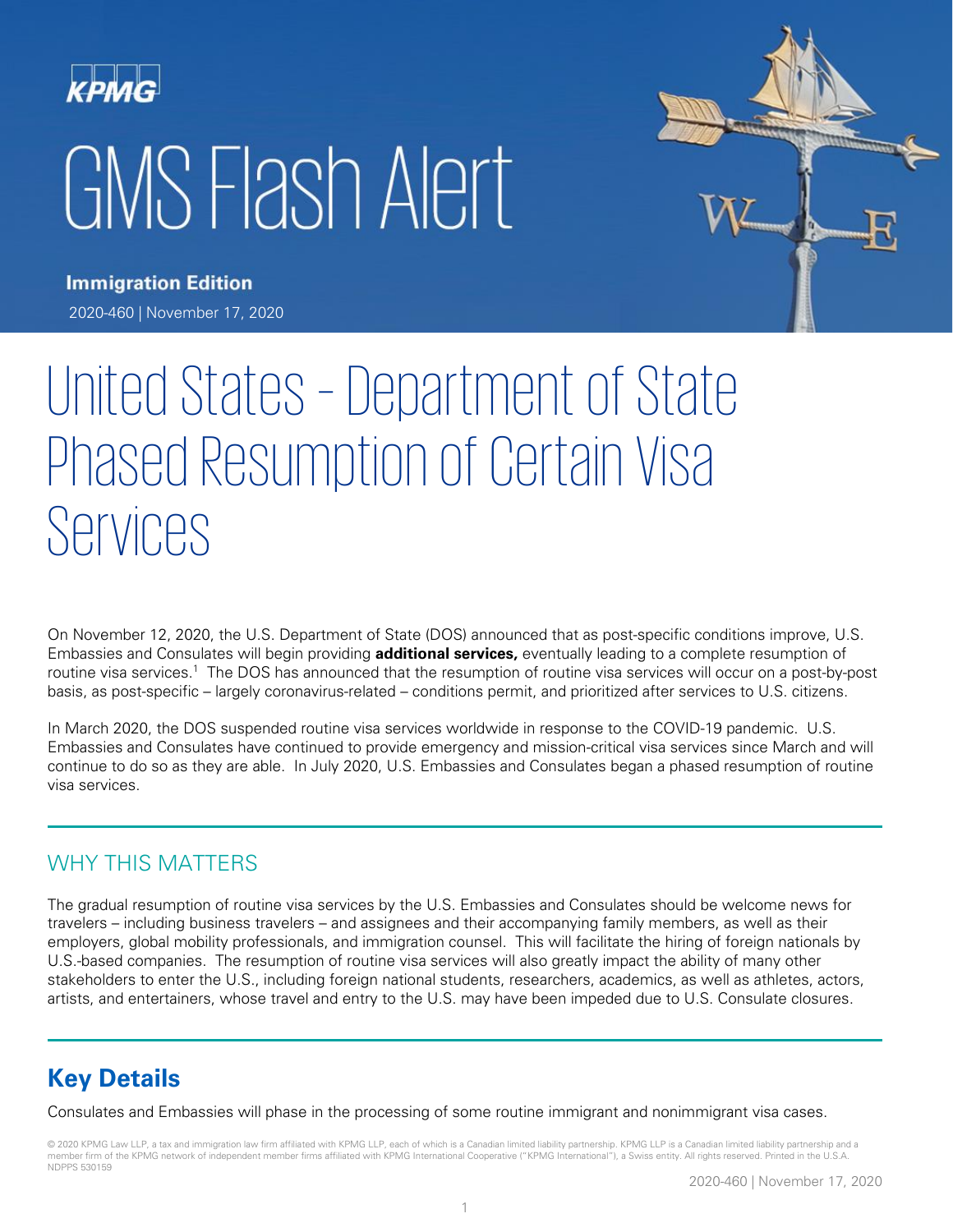Specifically, foreign nationals should be aware of the following:

- Posts that process immigrant visa applications will prioritize "Immediate Relative" family members of U.S. citizens including inter-country adoptions (consistent with Presidential Proclamation 10014), fiancé(e)s of U.S. citizens, and certain Special Immigrant Visa applications.
- Posts processing non-immigrant visa applications will continue to prioritize travelers with urgent travel needs, foreign diplomats, and certain mission-critical categories of travelers such as those coming to assist with the U.S. response to the pandemic, followed by students (F-1, M-1, and certain J-1) and temporary employment visas (consistent with Presidential Proclamation 10052).
- Applicants with urgent travel needs can continue to request emergency appointments.

The geographical COVID-19 Presidential Proclamations (P.P. 9984, 9992, 9993, 9996, 10041) and the COVID-19 Labor Market Proclamations suspending the entry of certain aliens (P.P. 10014 and 10052) remain in effect.

# KPMG NOTE

#### **Further Information: Approach to Resuming Certain Services and Timing**

U.S. Embassies and Consulates will only resume adjudication of all routine nonimmigrant and immigrant visa cases when adequate resources are available, and it is safe to do so. The DOS will continue to monitor local conditions in each country where there is a U.S. presence. At this juncture however, they are unable to provide a specific date for when each U.S. Embassy or Consulate will resume specific visa services, or when each mission will return to processing at pre-pandemic work-load levels. For more information, please visit: <https://travel.state.gov/content/travel/en/News/visas-news/phased-resumption-routine-visa-services.html>

The U.S. immigration team with KPMG Law LLP anticipates more and more U.S. Embassies and Consulates to resume routine services around the world; however, this will depend on local circumstances relating to COVID-19.

#### **Advice on Next Steps**

Given the overall fluidity of the circumstances, we do not expect complete resumption of routine services to take place anytime soon and it continues to be prudent for foreign nationals to remain in the U.S. and avoid international travel, where possible. This will help ensure that nonimmigrant visa holders and their dependents avoid the risk of being unable to return to the U.S. should there be any unexpected changes to current travel restrictions. Foreign nationals requiring visa services should monitor their local U.S. Embassy or Consulate for updates.

#### **Monitoring the Situation**

KPMG Law LLP in Canada will endeavor to keep readers of GMS Flash Alert posted on any important developments as and when they occur.

## FOOTNOTE:

1 See:<https://travel.state.gov/content/travel/en/News/visas-news/phased-resumption-routine-visa-services.html> .

© 2020 KPMG Law LLP, a tax and immigration law firm affiliated with KPMG LLP, each of which is a Canadian limited liability partnership. KPMG LLP is a Canadian limited liability partnership and a member firm of the KPMG network of independent member firms affiliated with KPMG International Cooperative ("KPMG International"), a Swiss entity. All rights reserved. Printed in the U.S.A. NDPPS 530159